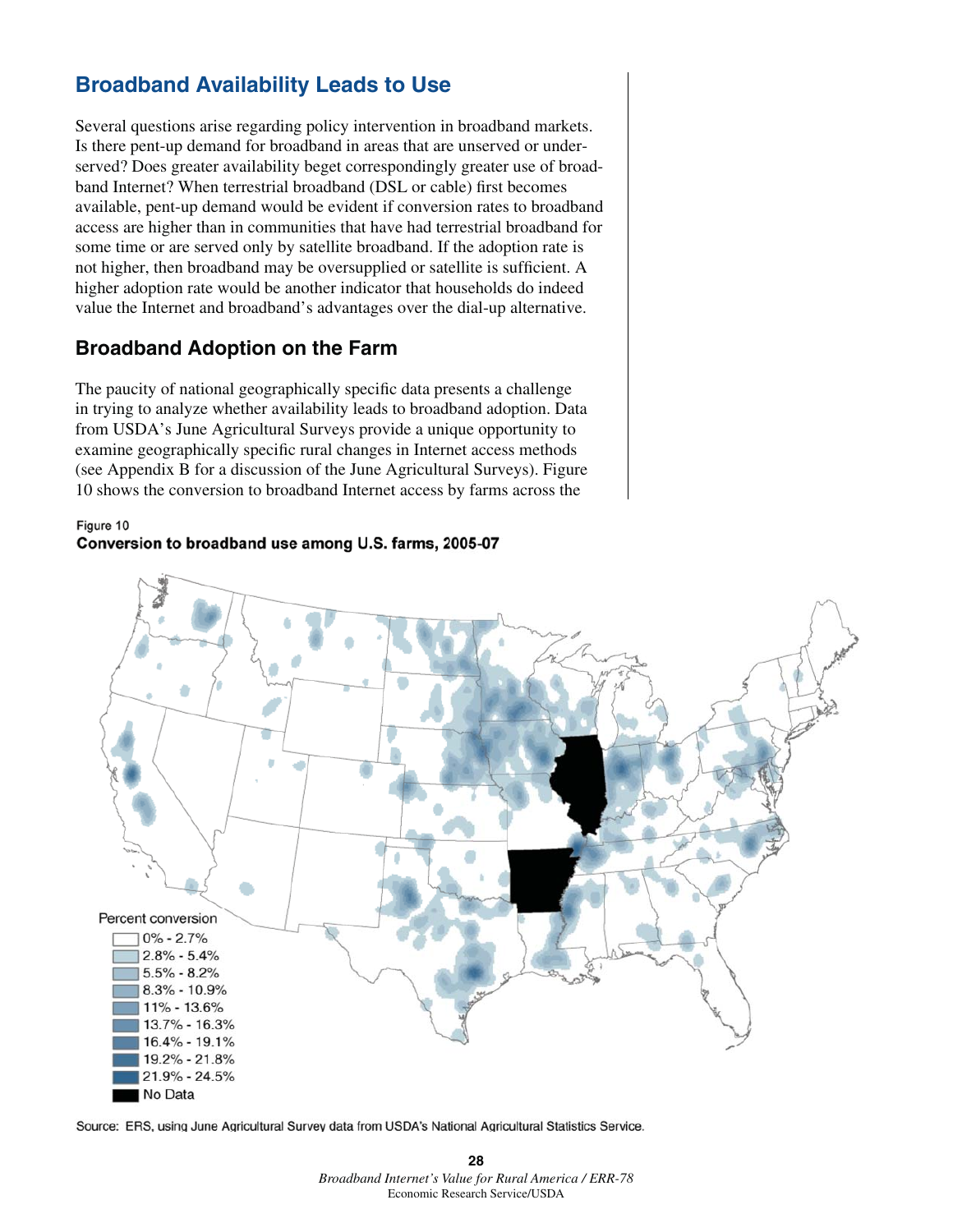country between 2005 and 2007. Unfortunately, a change in area identifiers did not allow us to match data for Illinois and Arkansas; hence, these States are omitted from the map and our analysis. By conversion we mean farms that did not already have broadband Internet access converted to broadband Internet access; farms may or may not have had dial-up Internet access.

The data presented in figure 10 show sharp differences in conversion rates across the country. When cross-referenced with the FCC broadband availability data (as estimated for likelihood for specific farm locations in December 2004 and December 2006, see Appendix C), our analysis of farm use of broadband supports the hypothesis that people embrace terrestrial broadband when given the option. Roughly 24 percent of all farms using the Internet in 2005 already had broadband Internet access of some type, and so could not convert. Conversions were nearly nonexistent in areas where broadband was available mostly via satellite.

Farms were unlikely to make the direct jump from no Internet use to broadband Internet access; farms that already had dial-up Internet access were more likely to acquire broadband Internet access. DSL service was the most common broadband Internet access option among farms, whereas cable and fiber optics have shown the largest gains in highly urbanized areas over the last few years. The preponderance of DSL service for farms indicates both the rural location of most farms and Internet users finding satellite a less desirable option.

## **Rural Broadband Availability and Adoption**

Some States collect data on broadband availability, enabling a more refined analysis of broadband deployment and adoption. Renkow (2008) examined broadband availability and adoption in two such States—Kentucky and North Carolina. Kentucky had both broadband availability and adoption data. North Carolina had broadband adoption data only. Broadband availability and adoption increased substantially during the last several years, with the largest proportional gains occurring in counties that had been the least well-served at the beginning of the period, typically rural counties. North Carolina had higher rates of adoption by all households than Kentucky (fig. 11).

Renkow found that population density was more important than income in driving broadband deployment. The relative insensitivity of local income to patterns of broadband deployment may indicate that broadband providers perceive demand as being highly income inelastic. If so, cost of physical infrastructure would be the primary consideration in extending capacity into unserved or underserved areas.

The growth of broadband availability even in the most sparsely populated counties, however, is striking. More than three-quarters of households in all but 8 of Kentucky's 120 counties had broadband available to them by 2007. Seven of these eight counties were the least densely populated counties in the State. Interestingly, county adjacency to major urban areas was not related to broadband provision, as within-region clustering seems common. In addition, Renkow found evidence to suggest that the broadband loan program administered by USDA's Rural Development Utilities Programs stimulated broadband deployment in rural areas.